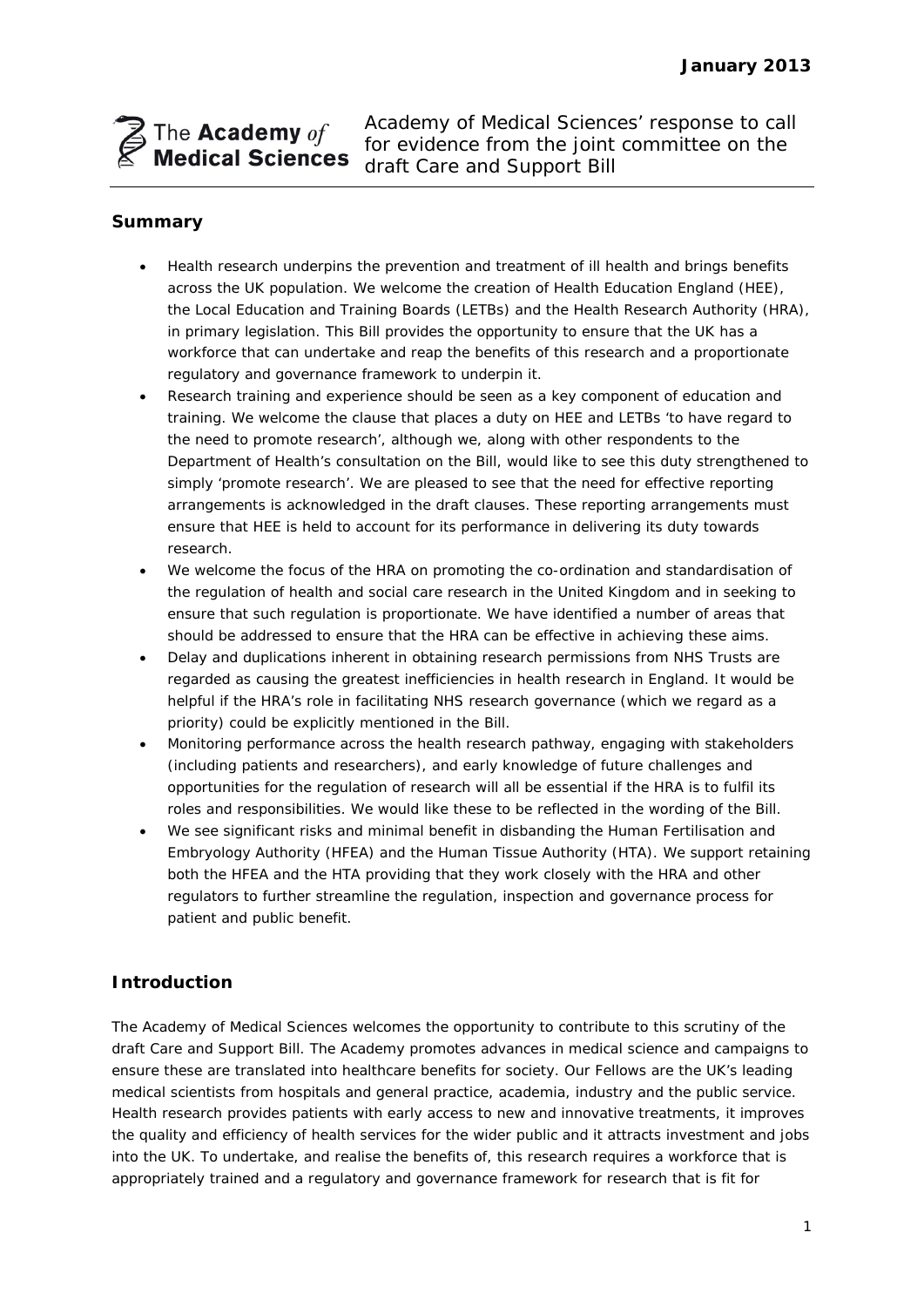purpose. Our response to this consultation therefore focuses on the Committee's questions about the establishment of Health Education England (HEE) and the Health Research Authority (HRA) in primary legislation and the future of the Human Fertilisation and Embryology Authority (HFEA) and the Human Tissue Authority (HTA) (Questions 26-31). The Academy responded to the Department of Health's (DH) consultation on this Bill and this response is an updated version of that submission.<sup>1</sup>

# **General**

### *Question 26: What is your view of Part II of the draft Bill (health)? In your view, are there any omissions in this part of the Bill?*

We welcome the moves to establish HEE, LETBs and the HRA in primary legislation. This is an important step to securing the future of these bodies and of education, training and research in the NHS.

# **Health Education England**

*Question 27: Are the powers envisaged in the draft Bill for Health Education England sufficient, especially in relation to long-term workforce planning? Does the draft Bill set out HEE's powers clearly, along with its relationships with other bodies, especially the Local Education and Training Boards?* 

We agree with the Government that principles such as security of supply and responsiveness should be central to any system of workforce planning and development.<sup>2</sup> To respond to changing healthcare demands, now and in the future, it is imperative that the workforce has appropriate educational foundations, is well trained, and is practically and intellectually flexible. Research and innovation are central to delivering these ambitions. Academic values and a spirit of enquiry should be pervasive throughout the health service. The Academy regards it as essential that all staff be provided with a diverse education and exposure to research.

#### *Research duties*

-

We welcome the inclusion of a duty on HEE to 'have regard to the need to promote research' in clause 57. We have previously welcomed the Government's commitments towards medical research and the life sciences, including the introduction of duties throughout all levels of the reformed NHS to promote research, innovation and the use of evidence. $3$  The education and training reforms represent an excellent opportunity to develop appropriate arrangements to deliver these commitments. The duty towards research must therefore be placed at the forefront of the planning and implementation of education and training. With research firmly established as a core role of the NHS, training in, and experience of, this endeavour must be a key component of education and training across the workforce.

www.dh.gov.uk/prod\_consum\_dh/groups/dh\_digitalassets/@dh/@en/documents/digitalasset/dh\_122933.pdf 3 For example: Coalition of funders and supports of health researchers in the UK (2011)*. Joint briefing:* 

<sup>1</sup> http://www.acmedsci.ac.uk/p100puid256.html

<sup>2</sup> Department of Health (2010). *Liberating the NHS: developing the healthcare workforce.* 

*Embedding research in the NHS*. www.acmedsci.ac.uk/download.php?file=/images/project/Jointbri.pdf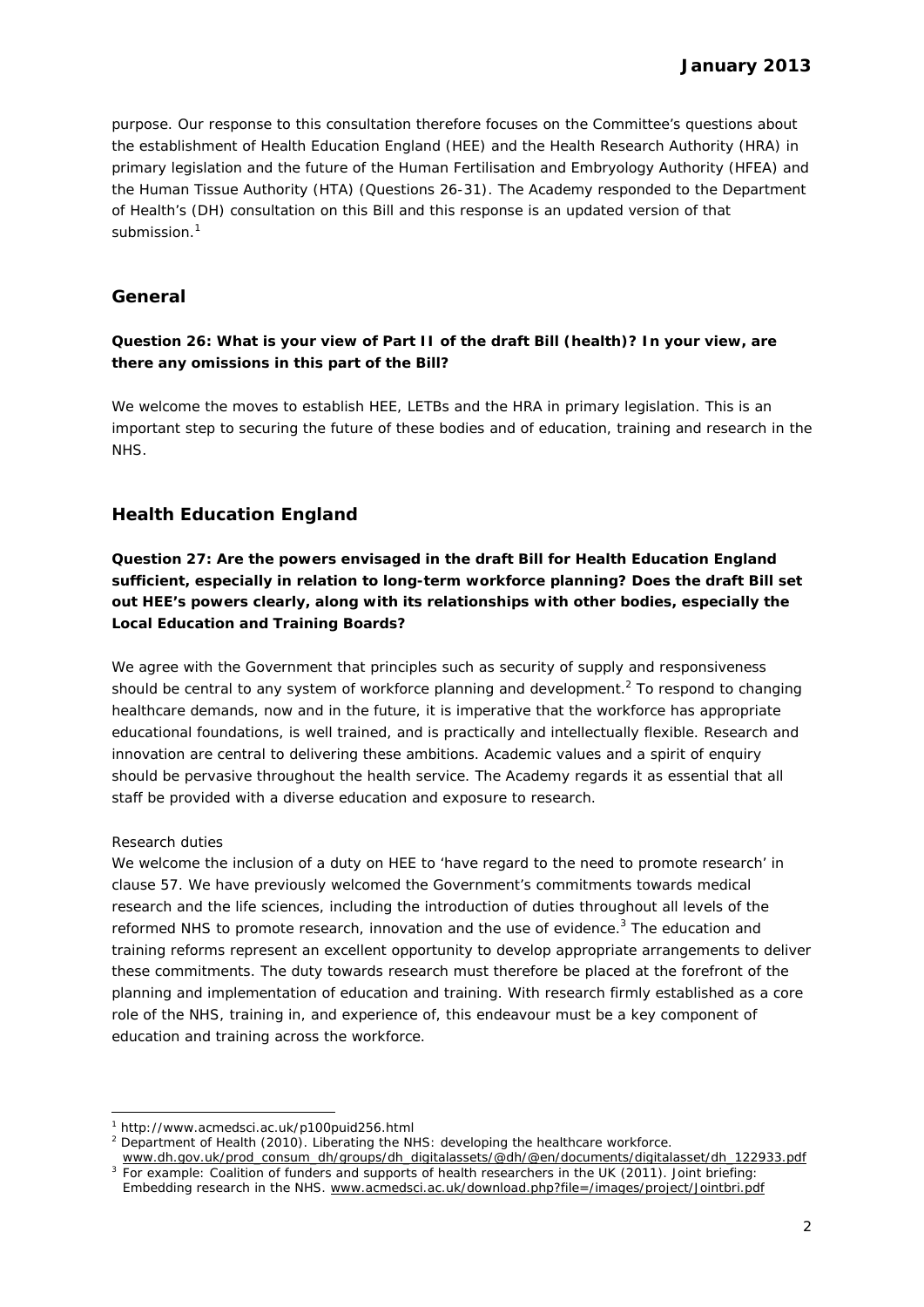However, we would go further than this. There are particular issues with academic training that we have highlighted previously, such as the importance of ensuring flexibility and providing long-term career pathways, which we see as fundamental to developing a research culture within the NHS. We believe that HEE can and should play an important role in championing research within the new education and training system. We would therefore suggest that this duty should be strengthened to require HEE to 'promote research'. This would reinforce the statements and commitments made by government recently that have recognised the vital role played by education and training in promoting research and development in the NHS. For example, the recent NHS innovation strategy noted that 'creating an innovative culture starts with basic training, education and induction and continues throughout an employee's career through personal and Continuing Professional Development<sup>', 4</sup> The Department of Health reported that many respondents to its consultation on the Bill agreed that the duty should be strengthened and we would encourage the Committee to consider recommending this.<sup>5</sup>

In our conversations with individuals from DH, we were reassured to learn that the research duty placed on HEE will follow through to the LETBs, as committees of HEE. We think that the community would value explicit clarification that this duty also applies to LETBs.

#### *Academic-health partnerships*

-

The Government has made strong commitments towards strengthening the relationship between academia and the NHS, for example its 'Strategy for UK life sciences' endorsed academic-health partnerships as an essential component of our economic recovery.<sup>6</sup> To maximise the value and success of these alliances, they must be reflected in the workforce reforms. Workforce planning, education and training provide an ideal context for fostering such partnerships.

The Academy has stressed the importance of ensuring that education providers, including higher education institutions (HEIs), play a core role in the new arrangements for workforce planning, education and training.<sup>7</sup> We welcome steps to require HEE to receive representation from education providers (clause 60). It is vital that this represents a genuine opportunity for education providers, including HEIs, to use their expertise to support and advise HEE. We look forward to seeing further detail on how this relationship will work in practice.

We also welcome the entitlement of education providers to serve on the governing boards of LETBs, as outlined in clause 62. We were pleased to see that the LETB Authorisation Framework outlined the importance of working in partnership with education providers and encouraged LETB governing boards to take on a diverse membership, up to a third of which could be drawn from outside of healthcare providers.<sup>8</sup> We have argued that neither education providers, nor health service providers, can be truly independent commissioners of education and training. We believe that to enable co-development of appropriate educational provision that is both service sensitive and academically and professionally informed, LETBs should be closely aligned with academic health alliances, such as the Academic Health Science Networks (AHSNs) as they come on stream. We would like to see this clause edited to reflect the diversity in membership encouraged by the

<sup>4</sup> Department of Health (2011). *Innovation, health and wealth: Accelerating adoption and diffusion in the NHS.*  www.dh.gov.uk/prod\_consum\_dh/groups/dh\_digitalassets/documents/digitalasset/dh\_131784.pdf

<sup>&</sup>lt;sup>5</sup> https://www.wp.dh.gov.uk/publications/files/2012/12/Summary-of-consultation-responses-CS-Bill.pdf<br><sup>6</sup> Department for Business, Japovation and Skills (2011), Strategy for UK Life Sciences <sup>6</sup> Department for Business, Innovation and Skills (2011). Strategy for UK Life Sciences.

www.bis.gov.uk/assets/biscore/innovation/docs/s/11-1429-strategy-for-uk-life-sciences <sup>7</sup> Academy of Medical Sciences (2011). Response to the consultation 'Liberating the NHS: Developing the

Healthcare Workforce'. www.acmedsci.ac.uk/download.php?file=/images/project/132075187126.pdf Health Education England (2012). *Local Education and Training Board: Authorisation Framework (10 September 2012).* www.wp.dh.gov.uk/healtheducationengland/files/2012/09/LETB-Authorisation-Framework-10-September-final-approved-version.pdf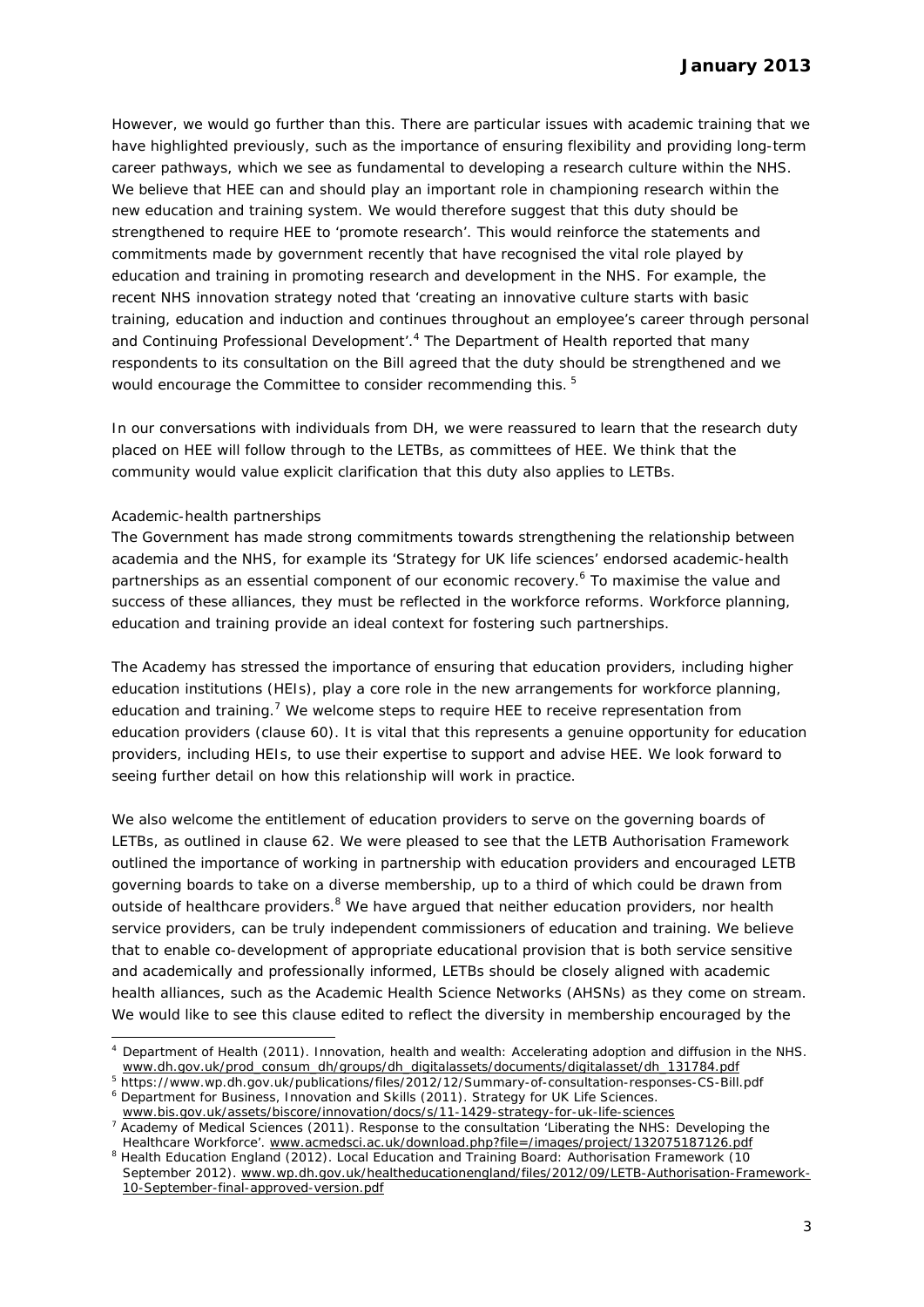Authorisation Framework. We would also welcome it being further strengthened so as to secure close alignment between the LETBs and AHSNs.

### *Question 28: Are the proposed arrangements for the governance and accountability of HEE and the LETBs robust enough?*

We are pleased to see that the need for effective reporting arrangements is acknowledged in the draft clauses. We look forward to seeing more detail on how this will function in practice. We understand that within clause 58, the Secretary of State will set out an Education Outcomes Framework as well as annual objectives for HEE. We welcome this proposal. These reporting arrangements must ensure that HEE is held to account for its performance in delivering its duty towards research. We also understand that HEE will develop annual priorities for the system, based on those documents; priorities that will in turn be managed by the LETBs. We would again stress that these must outline to LETBs how they are expected to deliver on the research duty.

# **Establishment of the Health Research Authority (HRA)**

#### *Question 30a Will the powers envisaged for the Health Research Authority be effective?*

There is evidence that the UK's strengths in health research are being undermined by an overly complex regulatory and governance environment. We have therefore been supportive of the work that the HRA has been carrying out since its creation as a Special Health Authority. The establishment of the HRA as a non-departmental public body will fulfil one of the key recommendations made by the Academy in its 2011 report on the regulation and governance of health research.<sup>9</sup> We welcome the clarification of its role, as articulated in the Bill, of promoting the co-ordination and standardisation of the regulation of health and social care research in the United Kingdom and, most importantly, to 'seek to ensure that such regulation is proportionate' (Clause 68 (3)). We are pleased to see that, to promote a harmonised approach to regulation and governance across the UK, the HRA can exercise the health research regulatory functions of the devolved administrations (Schedule 7, Part 2). There are a number of areas that would benefit from consideration by the Committee when considering whether the HRA can effectively deliver its role. We outline these below.

#### *The role of the HRA in facilitating NHS research governance*

-

When the Academy carried out its review of regulation and governance in 2010, the delay and duplications inherent in obtaining research permissions from NHS Trusts were highlighted as the greatest inefficiency in the research process in England by those consulted. Government did not take forward our recommendation to create a National Research Governance Service to centralise study-wide research governance checks as part of the HRA, instead focusing on a bottom-up approach. Currently the HRA's responsibility for NHS R&D is only implicit in the Bill (i.e. by definition 'health and social care research' will include the part of the process undertaken in the NHS) and, although there is a duty of co-operation between the HRA and bodies such as the MHRA and the Care Quality Commission (clause 68), there is no equivalent duty of co-operation with those responsible for research governance in the NHS.

We have welcomed the HRA's recent announcement of a feasibility project that will explore whether it can support NHS Trusts by providing them with a simplified, streamlined and quality

<sup>9</sup> Academy of Medical Sciences (2011). *A new pathway for the regulation and governance of health research*. www.acmedsci.ac.uk/p47prid88.html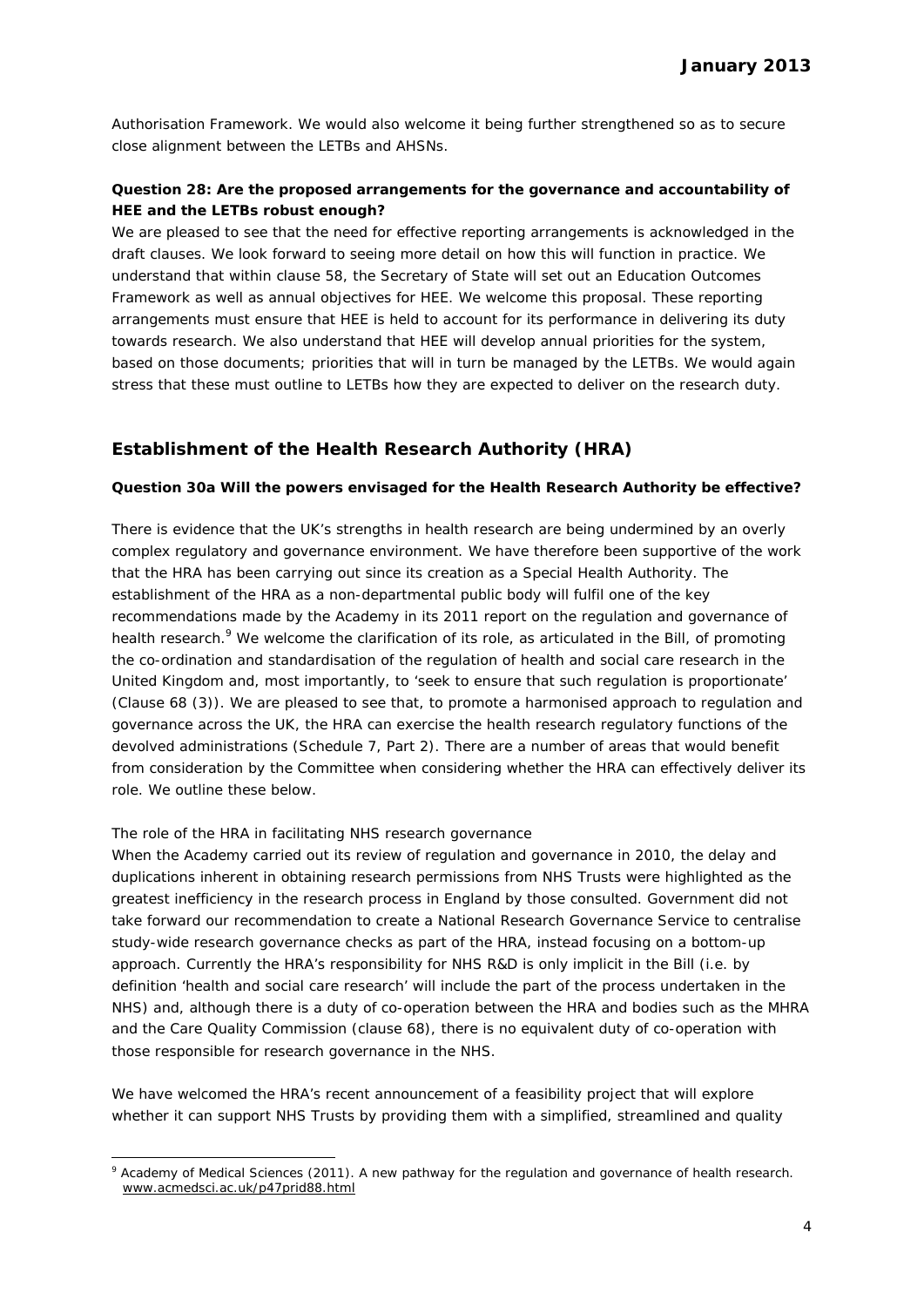assured assessment for all research in the NHS.<sup>10</sup> This provides reassurance of the HRA's commitment to facilitating improvements in this part of the regulatory pathway and, if successfully implemented, would address one of the major recommendations of our report.<sup>11</sup> However, given the importance of the NHS research governance processes for those in academia, industry and the charity sector who carry out research, we think it would be helpful for this part of the HRA's role to be formalised by explicit mention in the Bill, as it is in Factsheet 8 that accompanies the Bill. We note that this view is shared by other organisations that responded to the DH's consultation on the  $Bill.<sup>12</sup>$ 

#### *Other aspects of the Academy's vision for the HRA*

In our 2011 report on the regulation and governance of health research, the Academy set out a vision for the HRA. We highlighted the need for the HRA to be able to respond to the regulatory needs of emerging areas of health and to take advantage of new (e.g. statistical) techniques that could improve the monitoring of clinical trials. This is acknowledged in the draft Bill in Clause 68 (5) where the it states that the '*HRA must keep under review matters relating to the ethics of health or social care research and matters relating to the regulation of such research*'. To do this it will need its own horizon scanning capacity (as the HFEA has) or access to that of others.

Two areas within the Academy's vision for the HRA are not included within the Bill's list of its roles or functions. We would like these to be considered by the Committee for inclusion.

- **Measuring performance.** We would like to see the HRA have a role in developing metrics and indicators for the regulation and governance pathway as a whole, and monitoring these to ensure that improvements are being made. It will be important to ensure that the timeline is not being manipulated (e.g. by 'stopping the clock' more often) and that the introduction of new benchmarks for Trust's research performance does not discourage them from undertaking certain types of research (e.g. on rare diseases). In the HRA's annual report (specified in Schedule 7, Part 3) we would expect to see metrics demonstrating how its own performance has contributed to decreases in the time taken to get regulatory approval and progress towards creating a single portal for applications for health research.
- **Communication and engagement.** In fulfilling its roles and functions, the HRA will need to engage with a wide range of stakeholders. This will include patients and the wider public as the HRA seeks to protect and promote their interests, and researchers in academia, industry and charities to gain feedback on whether it is being successful in its work to coordinate and standardise research and increase the proportionality of regulation. We are aware that the HRA has been in dialogue with patients and their representatives since its establishment. For example we welcome the establishment of the HRA's Collaboration and Development group, on which the Academy is represented. However, we note that there is no formal commitment to this type of engagement by the HRA in the Bill.

### *Question 30b Is there a risk of conflict between transparency in the publication of research results and patient confidentiality?*

The transfer of responsibility for the research use of confidential patient information to the HRA (Clause 74) provides a good opportunity to reduce complexity in this area of regulation and

-

<sup>10</sup> http://www.hra.nhs.uk/hra-news-and-announcements/hra-given-go-ahead-for-feasibility-study-hraassessment-for-approval-of-research-in-the-nhs/

<sup>11</sup> Academy of Medical Sciences (2011). *A new pathway for the regulation and governance of health research*. www.acmedsci.ac.uk/p47prid88.html

<sup>12</sup> https://www.wp.dh.gov.uk/publications/files/2012/12/Summary-of-consultation-responses-CS-Bill.pdf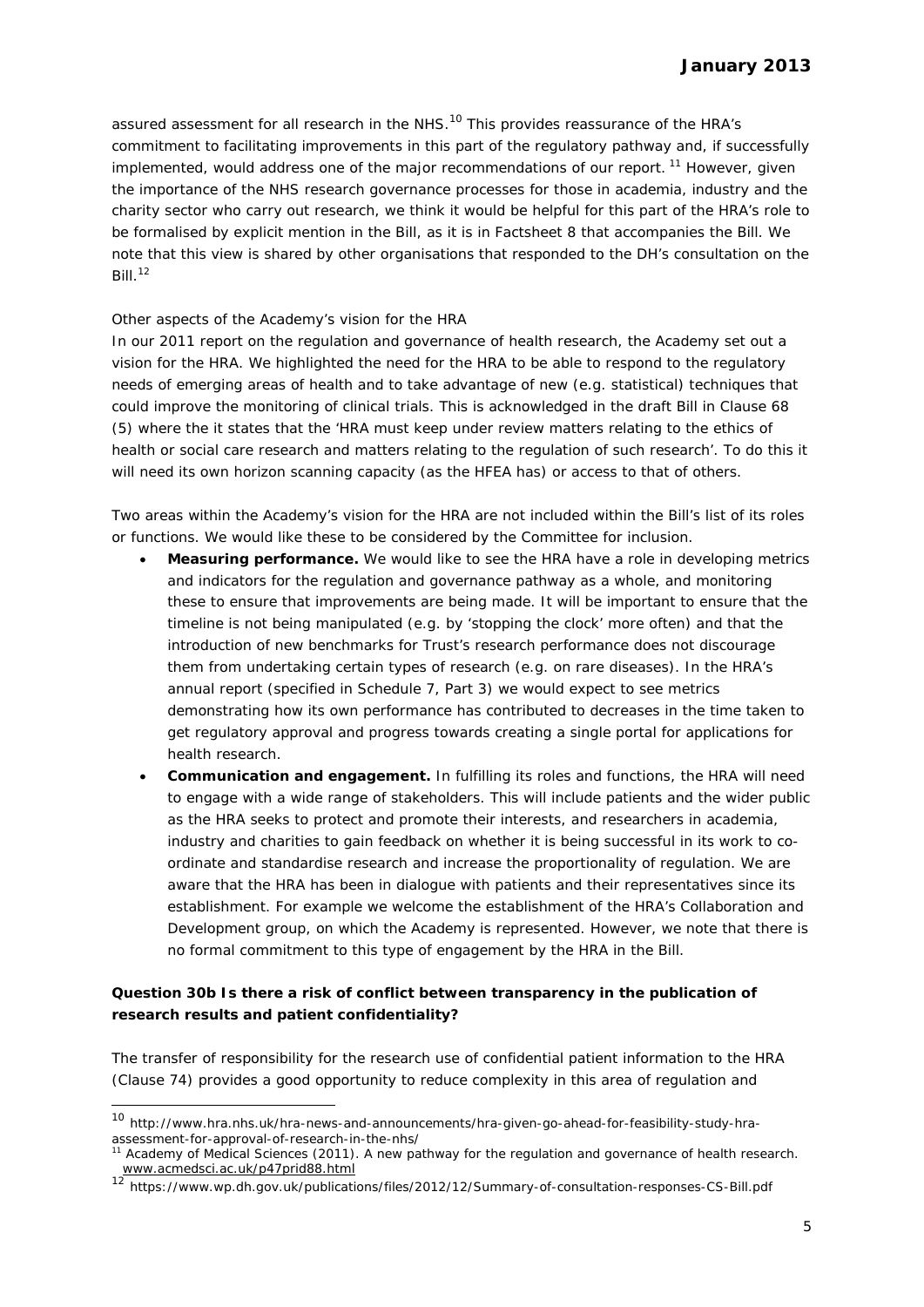governance that has led to conflicting interpretations of it by researchers, Trusts, patients and other stakeholders. The provision of clear and authoritative guidance in this area by the HRA will be particularly crucial. It will be important to consider the relationship between the HRA and the Information Commissioner who also has a responsibility to issue guidance around access and use of personal data.

The HRA's new responsibilities for patient data and its links with associated stakeholders will assist it in contributing to the wider debate around transparency in the publication of research results. We welcome the fact that the HRA has already announced plans to take steps to follow up the commitments that researchers make to research ethics committees relating to the publication of summary trial data. We are supportive of mechanisms to make clinical trial data available to inform research for the benefit of patients. This is subject to appropriate safeguards of confidentiality of participants (many mechanisms already exist to ensure this) and of course assuming that the research is scientifically sound. There are a number of issues around the publication of clinical trial data that need to be considered. These include the development of mechanisms to enable the release of data in a form that is both accessible and useful and avoids being misleading. We hope that the HRA will contribute to the debate about how these mechanisms should be developed. It is not as simple as just publishing raw data – it must be analysed in informed and validated ways to avoid spurious conclusions being drawn that can cause unnecessary concerns about particular drugs or screening programmes.

We will be considering these issues in more detail in our forthcoming response to the House of Commons Science and Technology Committee inquiry on clinical trials.

# **Human Fertilisation and Embryology Authority and Human Tissue Authority**

### *Question 31 What are the risks and benefits of the provisions in the draft Bill on the Human Fertilisation and Embryology Authority and the Human Tissue Authority?*

The Academy responded to the consultation held by the Department of Health about the future of the HFEA and the HTA.<sup>13</sup> There is a great deal of support among our community for the HFEA and the HTA; both are perceived as having developed the experience to respond in a balanced, practical way to the changing landscape that reflects the evolving risks and benefits of research. The relatively small savings to be made through disbanding the HFEA and the HTA need to be balanced against the inevitable period of disruption and uncertainty, and any potential risk of loss of expertise, efficiency, effectiveness and coherence that could hinder research and practice and result in the loss of public and professional confidence. (Our submission to DH expands on these significant risks and the minimal benefit in more detail.) In addition, these areas of regulation and governance are not perceived to present the greatest barriers to research by our community and the two regulators do not deal with a large number of research applications. We therefore support retaining both the HFEA and the HTA, providing they work closely with the HRA and other regulators to further streamline the regulation, inspection and governance process for patient and public benefit.

In this early stage of the HRA's work we would prefer that it is able to give priority to its work in supporting the NIHR in its efforts to improve research governance in the NHS and to successfully taking on the data functions of the National Information Governance Board for Health and Social

-

<sup>13</sup> http://www.acmedsci.ac.uk/p100puid254.html